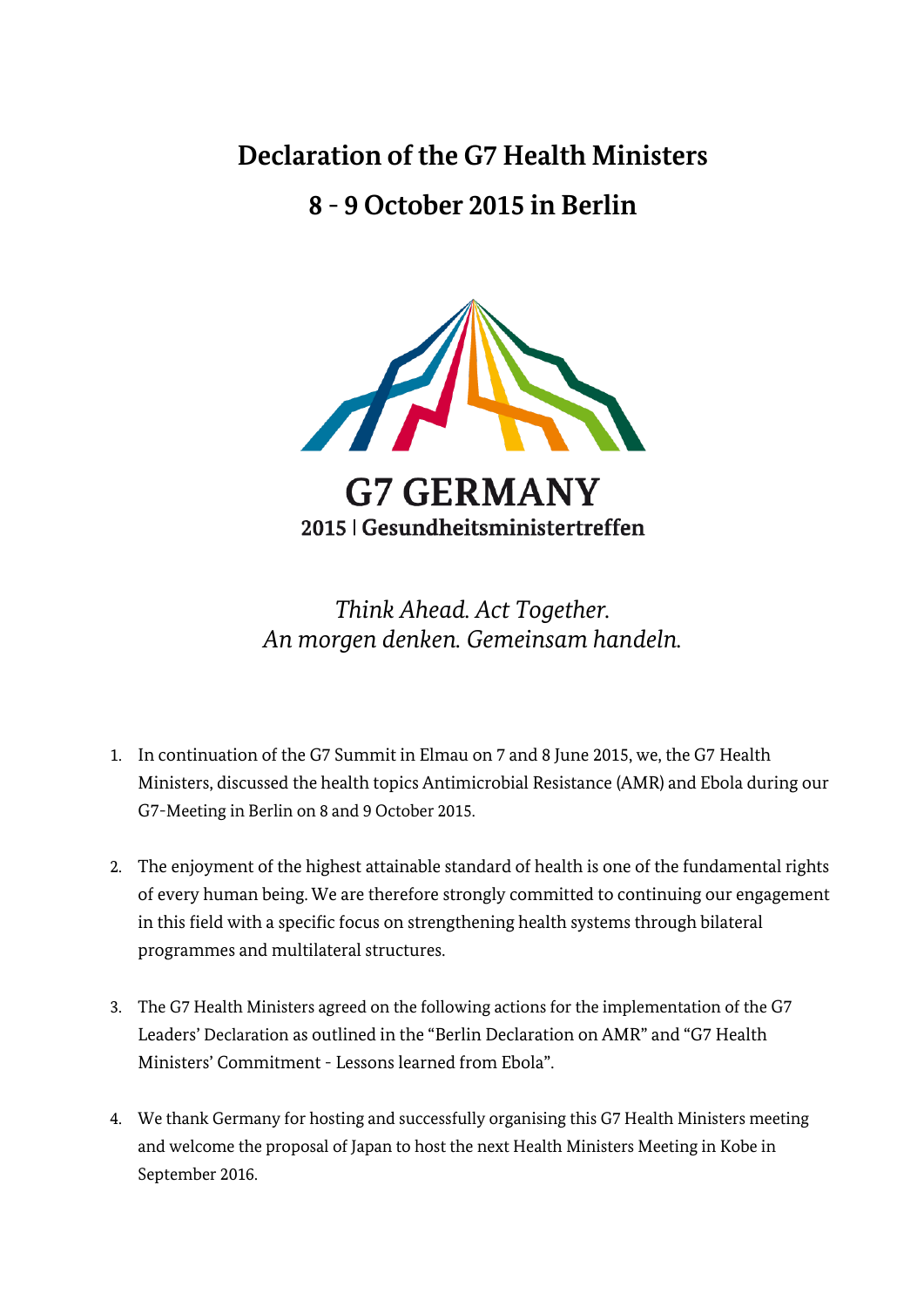## **Berlin Declaration on Antimicrobial Resistance –**

**G**lobal **U**nion for **A**ntibiotics **R**esearch and **D**evelopment **(GUARD)** Agreed by G7 Health Ministers in Berlin 2015

- 1. Based on the G7 Leaders' Declaration, we, the G7 Health Ministers, pool our national efforts in order to share best practices and promote the prudent use of antimicrobials among all relevant stakeholders. These best practice examples from our G7 countries are summarised in the brochure "Combating Antimicrobial Resistance - Examples of Best-Practices of the G7 Countries" aiming to support other countries in developing national antimicrobial resistance (AMR) action plans. In our discussion at the G7 meeting we agreed on to the following conclusions and the need to pursue the following actions:
- 2. We acknowledge that the emergence of AMR is an increasing global health threat and that the spread of AMR affects all nations. Unless effective action is taken now, this will lead straight into a time when the efficacy of antimicrobials is severely curtailed. Many initiatives by public and private actors have contributed to improving the awareness of the challenges of AMR. We recognize these efforts and call for greater coordination between these initiatives and an integrated approach of WHO, FAO, and OIE to ensure consistency in responses to this global challenge.
- 3. We recognize that infection with AMR pathogens leads to prolonged treatment times, higher mortality, heavy burdens on health systems, and high economic impacts.
- 4. We take very seriously the recent work of the Organisation for Economic Co-operation and Development (OECD) and others on the costs on AMR, indicating that AMR poses not only a significant threat to the economic sustainability of healthcare systems but also negatively affects the broader economic performance of countries. Globally, 700,000 deaths may be caused each year by resistant pathogens. An antibiotic-resistant infection – compared to an antibioticsusceptible infection - can be responsible for approximately 10,000 US dollars (USD) to 40,000 USD in extra healthcare costs. Compared to a world with no AMR, current rates of AMR may cause a gross domestic product contraction in OECD countries equal to 0.03% in 2020, 0.07% in 2030, and 0.16% in 2050. This would result in cumulative losses of approximately 2.9 trillion USD.
- 5. We emphasize that combating AMR requires a three-fold approach: first, by improving infection prevention and control; second, by conserving the effectiveness of existing and future antimicrobials; and third, by engaging in research to optimise such approaches and to develop new antimicrobials, vaccines, treatment alternatives and rapid diagnostic tools.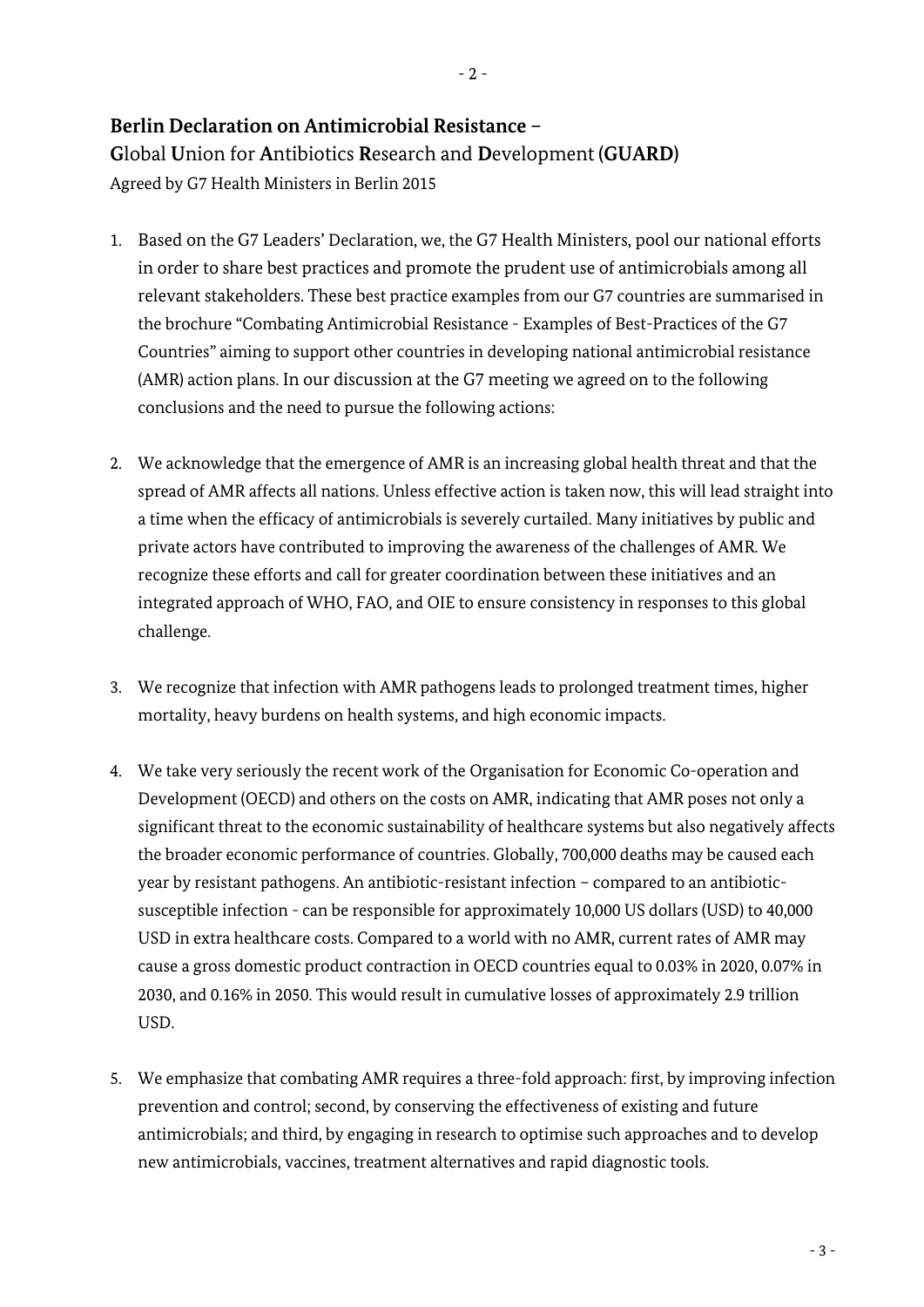- 6. We are aware that AMR is a multisectoral problem, encompassing human and animal health, agriculture and the environment. Combating AMR requires a global approach and joint international efforts. We fully support the World Health Organisation's (WHO) Global Action Plan on AMR, adopted in May 2015 by the World Health Assembly, and the World Organisation for Animal Health's (OIE) Resolution No. 26 Combating Antimicrobial Resistance and Promoting the Prudent Use of Antimicrobial Agents in Animals adopted in May 2015, and are committed to the already-adopted OIE standards on AMR and prudent use of antimicrobials. We will work in close cooperation with WHO, the Food and Agriculture Organisation (FAO), and OIE on this issue.
- 7. We are committed to develop or review and implement our national AMR Action Plans taking into account the requirements of the WHO Global Action Plan. The One Health approach is a crucial element of our Action Plans, and we will work at the national and international levels to ensure an integrated involvement of all relevant sectors including human and animal health, agriculture, environment and research.
- 8. We will support other countries with the development and implementation of their National Action Plans, building global capacity to combat AMR and coordinating activity through the WHO, FAO, and OIE and mechanisms such as the Global Health Security Agenda (GHSA) AMR Action Package, as appropriate.
- 9. Infection prevention is a crucial element when tackling AMR as it reduces the need for antimicrobials. We will support initiatives that strengthen infection prevention within our countries. We will make information on national approaches to infection prevention and its favourable effect on combating AMR publicly accessible and support other countries in developing and implementing national measures.
- 10. We are concerned that insufficient awareness among the general public of the impact of AMR hinders the prudent use of antimicrobials. We will strengthen our efforts to establish new initiatives and build on existing ones, such as the WHO World Antibiotic Awareness Week, to inform the public about AMR.
- 11. In order to reduce the inappropriate use of antimicrobials, health care providers must have access to timely identification of pathogens and knowledge of appropriate treatment options. We will strengthen antibiotic stewardship programs for professionals in the medical and veterinary fields within our countries.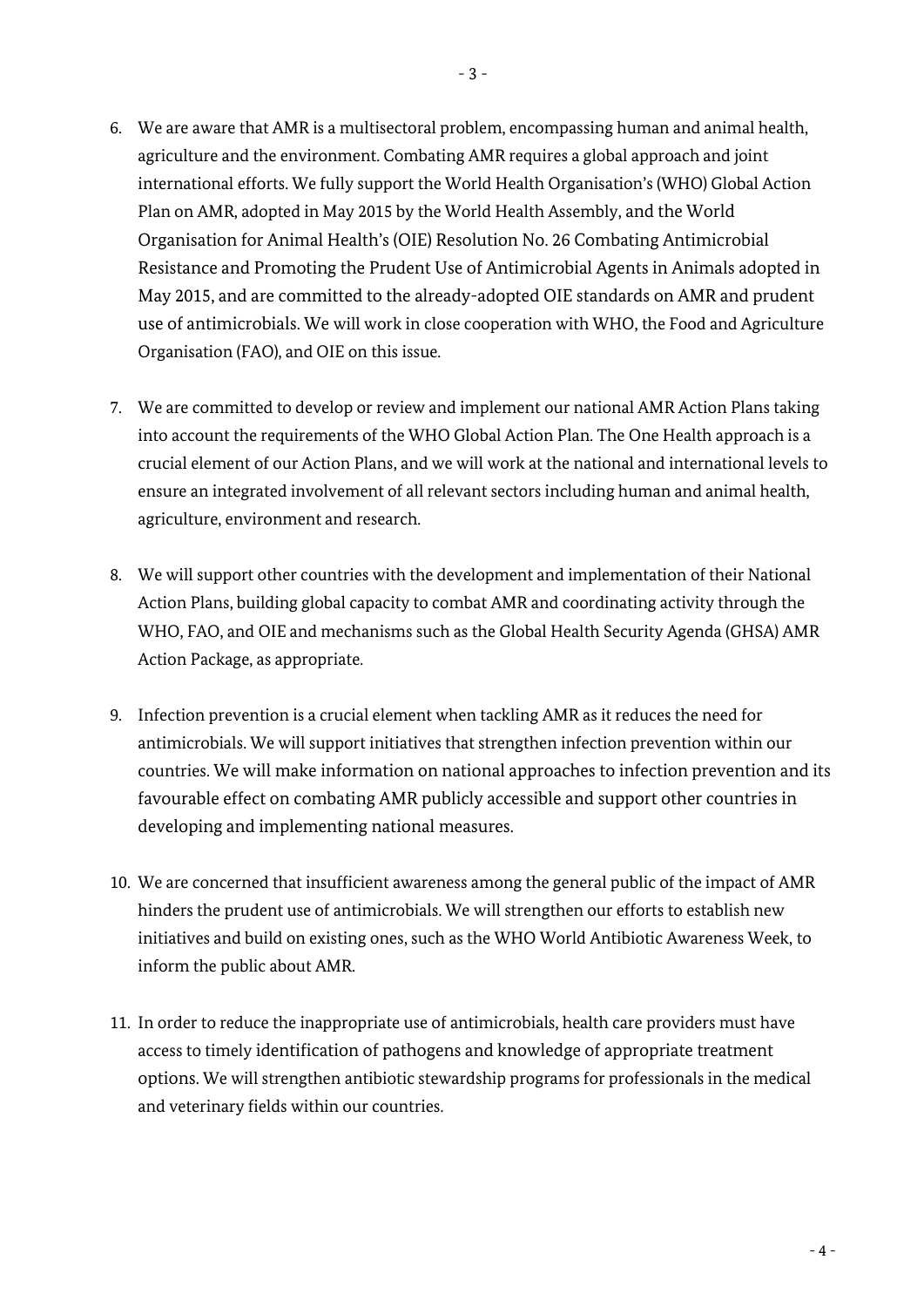- 12. We strive to preserve the use of antibiotics<sup>1</sup> only for the purpose of medical treatment after appropriate diagnosis. Antibiotics both in human health care systems and in veterinary medicine should be available through prescription only or the veterinary equivalent only. We call on other countries to enforce the availability of antibiotics by prescription only in order to strengthen the prudent use of antimicrobials.
- 13. Ensuring the production of high quality antimicrobials in human and veterinary medicine is necessary for the prudent use of antimicrobials. We will continue to make substantive efforts to enhance quality, in particular in veterinary medicine, including harmonizing quality standards where appropriate.
- 14. We consider that a lack of comparable data on the quantity and kind of use of antibiotics and the prevalence of AMR in the population results in an incomplete understanding of the antibiotic resistance situation. The availability of comparable international and national data is a pre-condition for targeted action within countries. We will strengthen our support to establish and extend existing national and regional surveillance systems on AMR and antimicrobial consumption and to support the WHO Global Surveillance of Antimicrobial Resistance, among other international surveillance mechanisms such as OIE and FAO.
- 15. The development pipeline of new antimicrobials has slowed down significantly in recent decades. The research and development of new antimicrobials, vaccines, alternative treatment options and diagnostics has to be strengthened and encouraged. We consider that current initiatives address this issue, but efforts need to continue and be greatly enhanced.
- 16. We support the continuous identification, assessment, and agreement of pathogens of greatest concern and most urgently needed antimicrobials globally, to inform research prioritization to address the most pressing public and animal health needs, and enhanced partnerships to hasten the development and adoption of new and urgently needed antibiotics, alternative therapies, and rapid point of care diagnostic tools.
- 17. We will work, in collaboration with WHO, building on existing networks, to promote a global network of researchers; experts from academia, industry, healthcare, veterinary care, regulatory agencies, food safety and agriculture; philanthropic organizations; and international organizations to provide opportunities to exchange information on ongoing research activities, access to expertise for funded projects, and retention of accumulated knowledge. We welcome the initiative by Germany to organise the first expert meeting in 2016/2017.

 $\overline{\phantom{a}}$ 

 $1$  Noting differences in the G7 country definitions of the term antibiotics and referring here to those antibiotics with an impact on human health.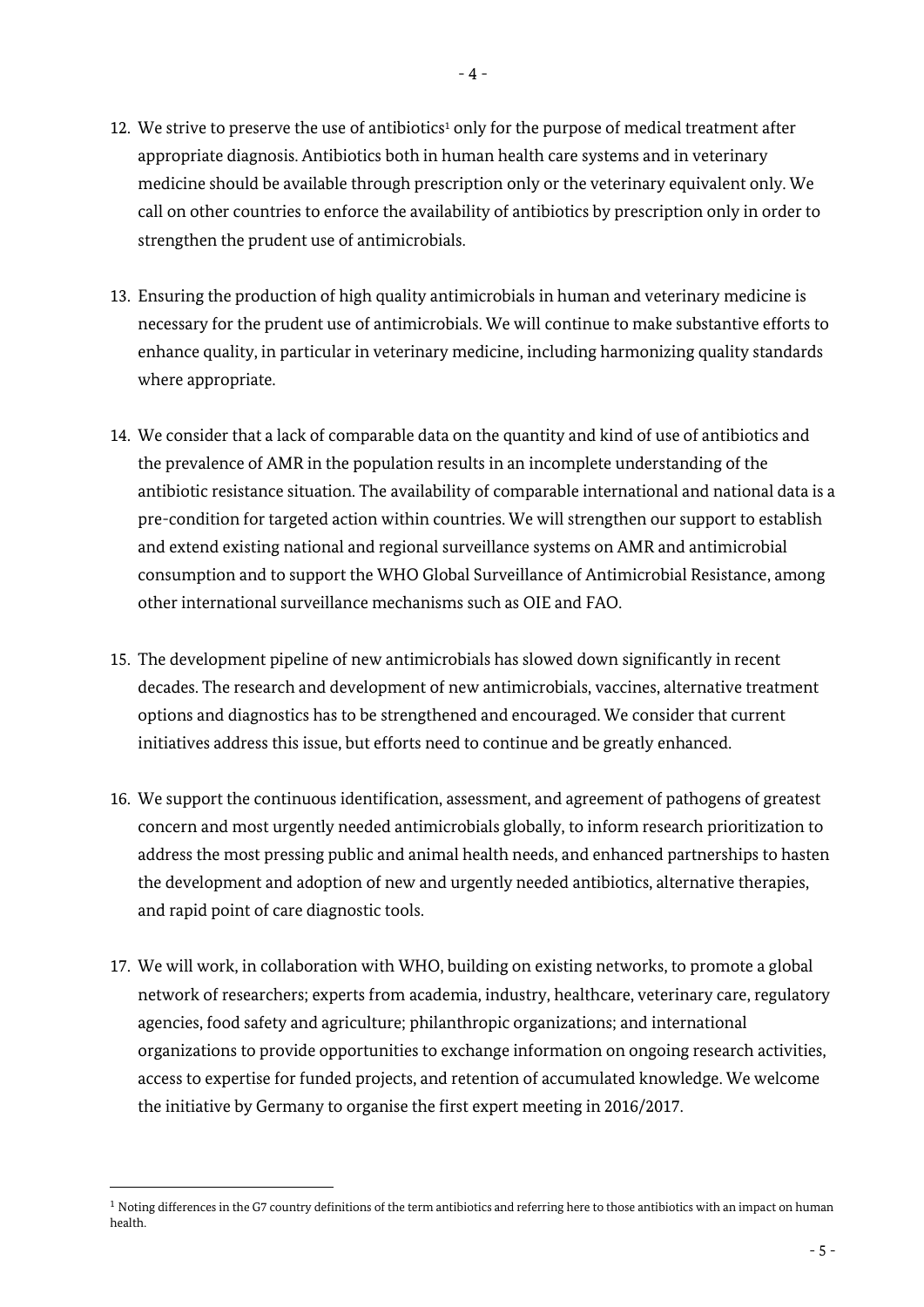- 18. Given the global nature of drug research, development and commercialisation and the global
- challenge antimicrobial resistance poses, we call for greater interaction and synergies between research initiatives. We see the need for global access to – and availability, affordability and rational use of – safe, effective and quality-assured antimicrobials. We will therefore explore the feasibility and need of setting up a global antibiotic product development partnership for new and urgently needed antibiotics, vaccine development, alternative therapies and rapid point of care diagnostics and seek collaboration with others such as WHO and Drugs for Neglected Disease Initiative (DNDi).
- 19. We encourage international cooperation on antimicrobial stewardship and regulatory dialogue on the approval and regulation for antibiotics. Convergence and harmonisation on technical requirements including for clinical trials and for the approvals for new antibiotics can help to bring new antibiotics faster to the market. In this perspective, we support the ongoing efforts in the wider context of the International Conference on Harmonisation of Technical Requirements for Registration of Pharmaceuticals for Human Use (ICH), and its veterinary equivalent VICH and emphasise to take the special needs for antibiotics into account. We will take into account the recommendations and action areas of antibiotics of the Transatlantic Taskforce on Antimicrobial Resistance (TATFAR) as it enters the next five year implementation period.
- 20. We are committed to explore innovative economic incentives to enhance the research and development of new antibiotics, other therapeutic options, and diagnostics. We will investigate various instruments, such as a global antibiotic research fund and a market entry reward mechanism for truly new antibiotics targeting the most important pathogens and most needed for global public health. We recognise and commend the work of various reviews on AMR, such as the OECD, and other independent Reviews on AMR, tackling the lack of new antibiotics internationally and the initial proposals on how governments around the world could act collectively to stimulate innovation from a range of organisations, private or public, big or small.
- 21. We will continue close collaboration with our science ministers to advance these goals related to research and development, and invite other countries, international and philanthropic organizations to join this initiative.
- 22. We call for a High Level Meeting on AMR in 2016 at the United Nations General Assembly to promote increased political awareness, engagement and leadership on antimicrobial resistance among Heads of States, Ministers and global leaders.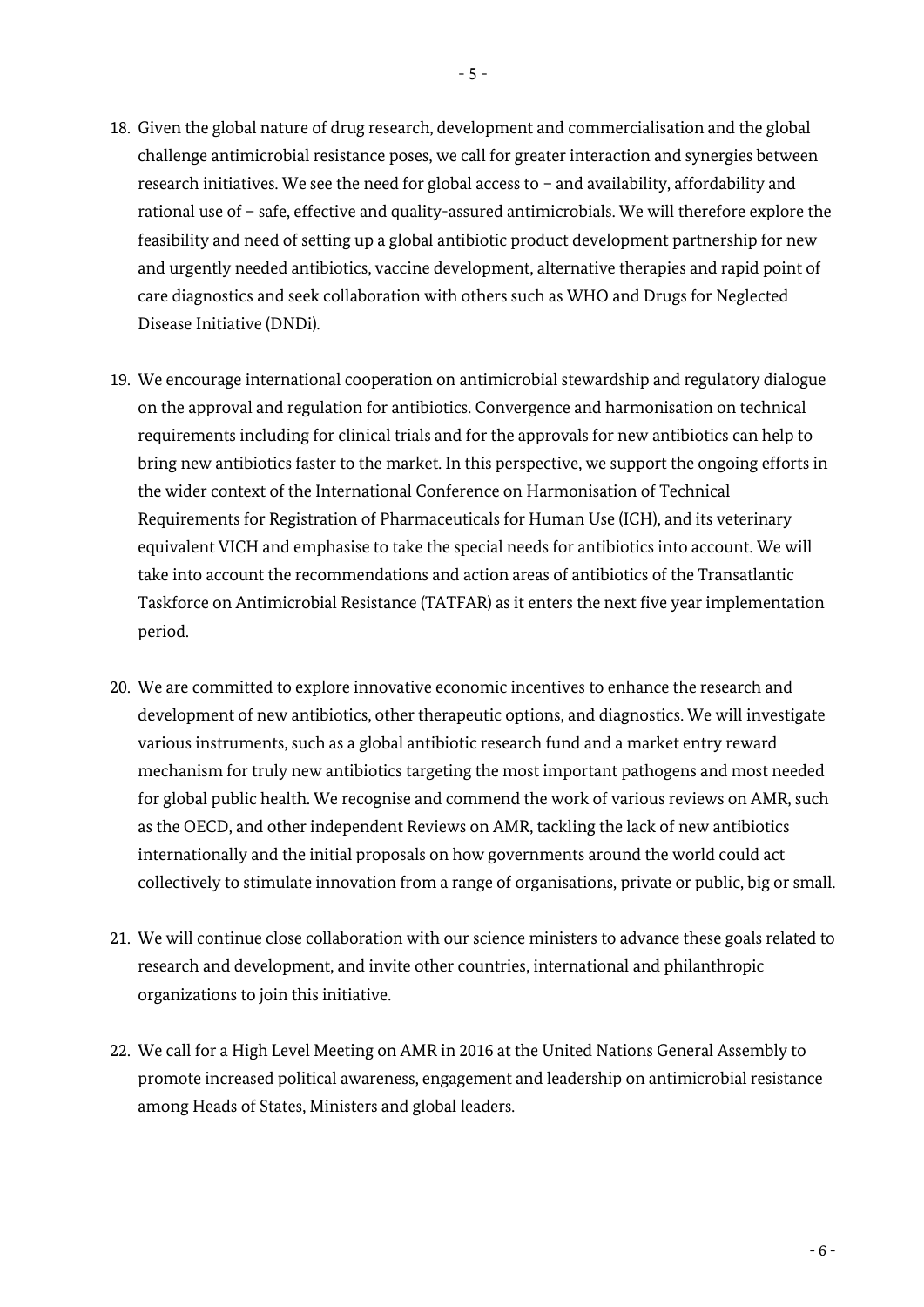## **G7 Health Ministers' Commitment**

## Lessons Learned from Ebola Agreed by G7 Health Ministers in Berlin 2015

- 1. Aligned with the decisions at the G7 Summit in Elmau, and recalling the "Beyond Ebola" statement issued at Lübeck on 15 April 2015 by G7 Foreign Ministers, we, the G7 Health Ministers are strongly committed to continuing our engagement in the field of preventing, detecting and responding to global health threats and Ebola virus disease in particular, recognizing the importance of strengthening health systems to enable the provision of basic healthcare, including vaccination and treatment, as well as water, sanitation and hygiene. The aim is to progressively achieve universal health coverage with a view to realize healthy lives for all at all ages through bilateral programmes and multilateral structures.
- 2. We take note of the current situation in West Africa where the Ebola epidemic is close to being successfully contained. However, we remain concerned that the outbreak has not yet been brought to an end, and that a resurgence of the virus is still possible.
- 3. We reaffirm our ongoing support to the countries most affected by the Ebola virus disease epidemic in order to stop transmission completely, including our support for ongoing clinical trials and the availability of an effective vaccine, therapeutics, diagnostics, personal protective equipment, healthcare infection prevention control and expertise. We also reiterate the importance of supporting recovery, including building and reconstructing resilient and sustainable health systems to better prepare for and respond to potential future health threats.
- 4. We applaud the ongoing efforts of national and international responders managing the epidemic and supporting recovery efforts on-the-ground.
- 5. We stress that the legally binding WHO's International Health Regulations (IHR 2005) are the primary international instrument designed to help protect countries from the international spread of disease, including public health risks and public health emergencies. To this end, we support the IHR in expressly requiring countries to collaborate with each other in developing and maintaining the core capacities for IHR implementation. Full IHR compliance is ultimately each country's responsibility.
- 6. The Ebola crisis has shown that enhancing capacities and building resilient and sustainable health systems, combined with strong and functioning domestic and international governance are fundamental to ensure effective prevention, early detection and warning, as well as response for public health emergencies and to provide healthcare for all leading to the highest attainable standard of health. Specific healthcare needs of the most vulnerable people, including migrants and refugees, have to be adequately considered.

- 6 -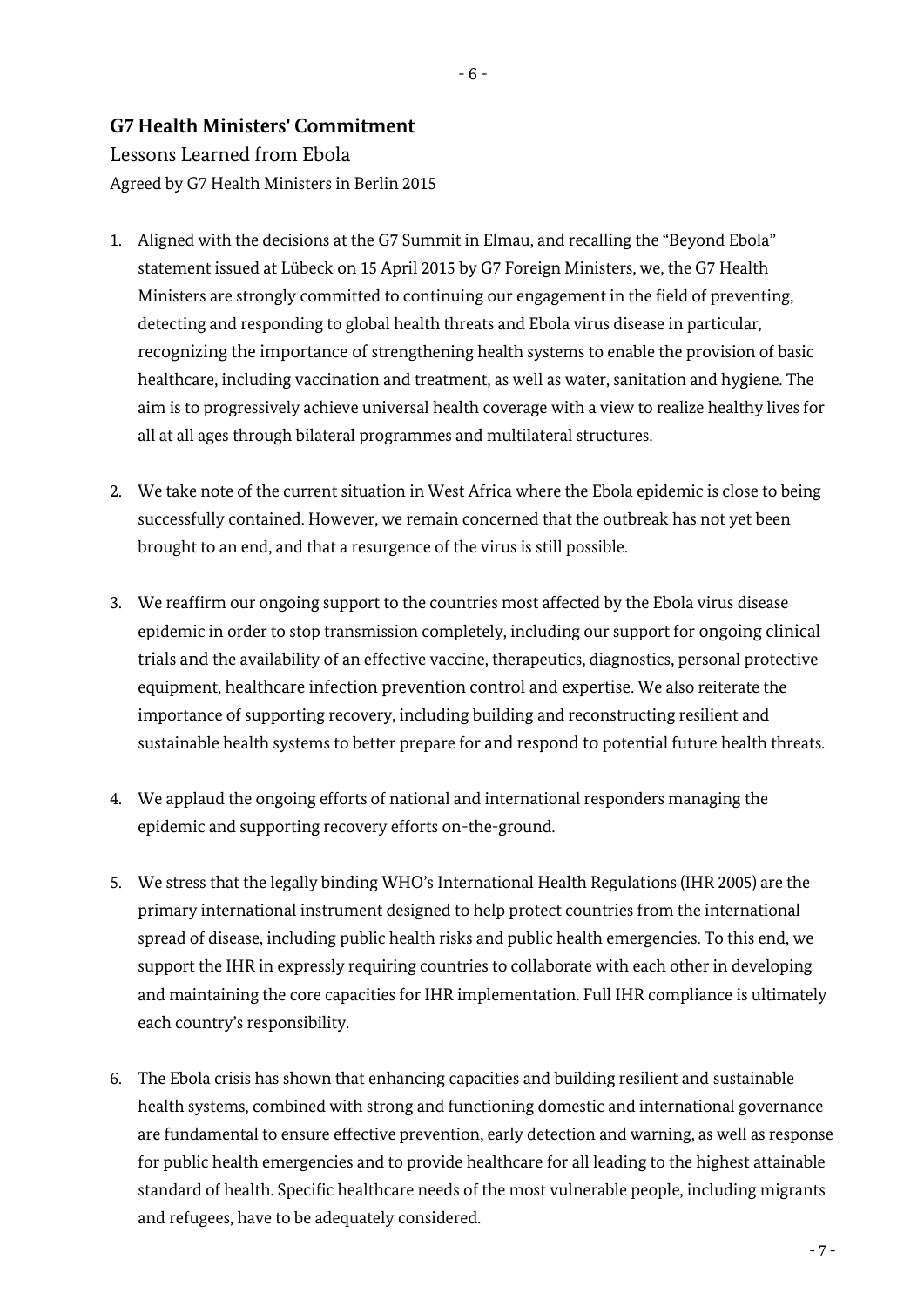- 7. We are convinced that national governments, the international community, including the WHO, global health initiatives, and other United Nations (UN) agencies can achieve considerably better results if partner countries provide strong leadership, and if international efforts and support are aligned to the needs and plans of partner governments.
- 8. We support all efforts undertaken to strengthen the global response capacities to such outbreaks and epidemics in the future, namely within the UN system under the committed leadership of the WHO, in a One Health approach, and through other international initiatives aimed at improving the implementation of the IHR, such as the Global Health Security Agenda.
- 9. Full implementation of the IHR in the three most-affected countries would have mitigated the scale and impact of the Ebola outbreak. In this regard, the WHO plays a decisive role in coordinating the efforts for IHR implementation, and the World Health Assembly has taken a decision to support West African, Central African, and other at-risk countries to achieve the IHR core capacities by 2019.
- 10. We support the ongoing work of the IHR Review Committee and look forward to the Committee's findings on effectiveness and functioning of the International Health Regulations, as well as its recommendations for improvement, for instance, related to training, for innovative ways forward for standardized, transparent, and reliable instruments for effective monitoring and reporting under IHR. In this regard, we support a clear role for the WHO to assist countries in IHR implementation.
- 11. In order to prevent future outbreaks from becoming large-scale public health emergencies, the G7 Leaders have agreed to offer to assist at least 60 countries, including the countries of West Africa, over the next five years to implement the IHR, including through the Global Health Security Agenda (GHSA) and its common targets and other multilateral initiatives. By the end of 2015 we will, in collaboration with WHO, announce the countries that the G7 are collectively supporting or have consulted with or agreed plans to support to fulfill the Leaders' commitment. This work is responding to country needs and entails building on existing incountry expertise and partnerships, programmes and projects. It is an integral part of an overall health systems strengthening agenda, which includes the development of basic health care systems as well as water, sanitation and hygiene programs. The initiative will be conducted in close cooperation and coordination with the WHO. We will continue also to work closely with other relevant institutions including the World Bank, the Global Fund to fight AIDS, Tuberculosis and Malaria, and Gavi, the Vaccine Alliance.
- 12. The serious domestic and international consequences of the Ebola virus disease outbreak have highlighted the need for a more effective global system of disease surveillance, allowing early event detection, in part through the development of rapid diagnostic tests and the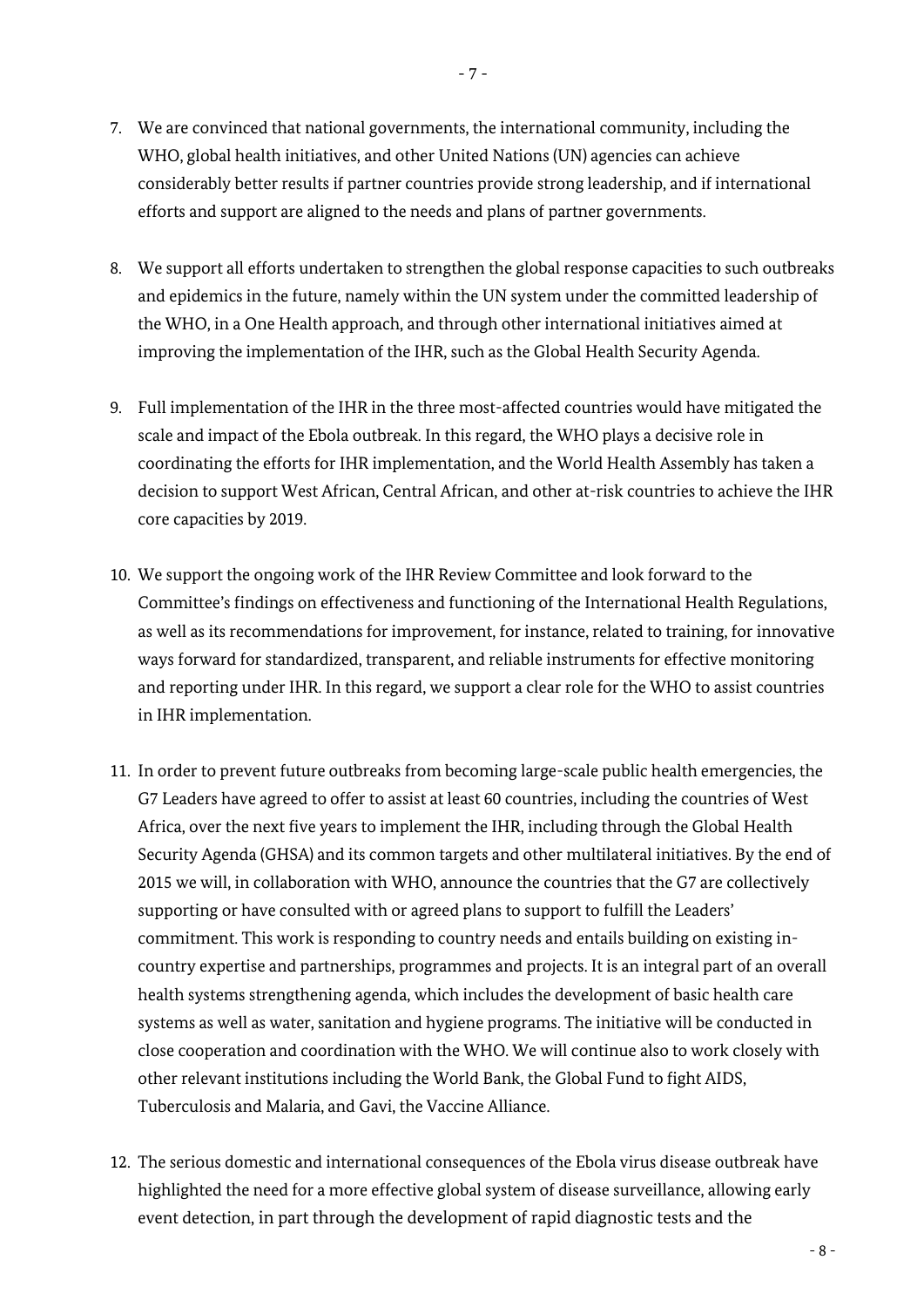development of better risk modelling, prevention, and surveillance to trigger timely national and global responses. In the future, countries should be encouraged to immediately notify health risks to the WHO in accordance with the IHR, in addition to removing bureaucratic barriers to escalating early notifications at the local, country and global levels. We commend ongoing efforts of the African Union and its regional organizations to build up a surveillance system that will, in cooperation with WHO, be instrumental in the struggle against future disease.

- 13. In the research and development (R&D) response to the Ebola crisis, we identified a number of gaps and inefficiencies where actions are needed to prevent and manage future outbreaks. We stress that progress should be made as a matter of preparedness on lead candidate products (vaccines, treatments, diagnostics, and personal protective equipment) pre-established protocols, and capacity to ensure the ability to quickly move to advanced phase clinical trials, product development, and scaled-up product manufacturing, which may only be performed when the outbreak occurs. We highlight the need for a more comprehensive applied and translational research in partnership with at-risk countries. We underline the importance of direct collaboration between countries and health research funders, and we call for continued financing, collaboration and coordination on their collective response to emerging epidemics of global concern, including through initiatives such as the proposed WHO blueprint for research and development preparedness and rapid research response during future public health emergencies and the Global Research Collaboration for Infectious Disease Preparedness (GloPID-R).
- 14. We are convinced that it is essential to ensure that country-owned research is enhanced, including non-medical research such as social, behavioural, medical anthropology, and communication research. We consider that a broad range of capacity-building is needed in developing countries afflicted by or at risk of serious infectious disease outbreaks. It also requires training of research workers and of health staff extending down to the local level. It is important to ensure that epidemiological and, wherever possible, relevant trial information data is shared openly and transparently and shared early in the event of a public health emergency. It is also important to ensure good coordination and prioritisation of timely access to biological materials and clinical samples for research in accordance with national and international legal frameworks.
- 15. We recognise global gaps in medical facility infection control and related occupational health and safety frameworks designed to protect and train healthcare workers. Healthcare workers are critical national assets at the front line of initial epidemic detection and containment. Enhanced, national occupational health and safety administrations play a key role in the development of resilient, sustainable, and ready health systems.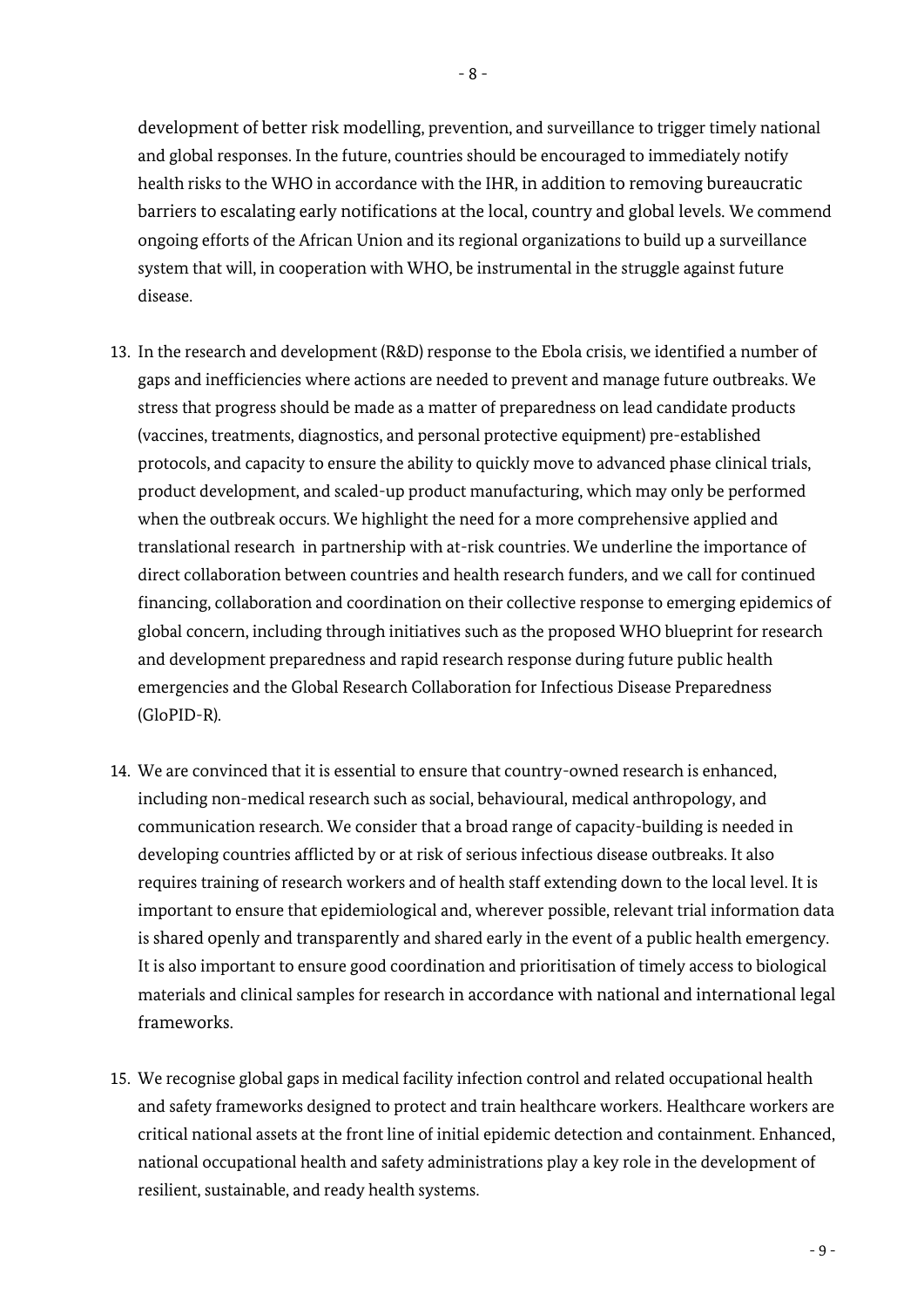- 16. The Ebola crisis has demonstrated a critical lack of safe and effective systems for deployment of medical experts to public health emergencies of this nature, in particular around insurance, medical evacuation and safe return to work post-deployment. It has also highlighted a lack of standard procedures and protocols across deployable teams which limits their inter-operability. Therefore, we will support national and international efforts, including the WHO's global health emergency workforce, to provide a sustainable multi-disciplinary pool of experts. WHO should play a central role in coordination and facilitating the deployment of these experts. We welcome the process of developing one such initiative within the European Union (EU) (European Medical Corps), which will provide certain capacities to the global health emergency workforce.
- 17. We recognize the valuable recommendations of the WHO Ebola Interim Assessment Panel and the reform measures adopted by the  $68<sup>th</sup>$  World Health Assembly in May 2015 – including the establishment of a contingency fund and the decision to establish a global health emergency workforce, making use of existing and strengthened partner mechanisms. We share the assessment that the WHO needs to be strengthened, and we support the reform process to make WHO fit for purpose to effectively fulfil its core functions in health emergencies.
- 18. We commit ourselves to strengthening WHO in order to better perform its leadership coordination roles on global health issues, and particularly in the face of epidemic threats, global health security, and the necessary support to countries in their efforts to be better prepared for global health crises. We share the view that the WHO must re-establish itself as the authoritative body, providing leadership, and coordinating the international preparedness for and response to health emergencies. This includes informing governments and the public around the world about the extent and severity of an outbreak as rapidly and as comprehensively as possible.
- 19. It is important that financial resources and mechanisms be strengthened, both within the WHO and elsewhere, to ensure timely, effective and coordinated response to disease outbreaks. Therefore, along with WHO's Contingency Fund, we support the initiative by the World Bank to develop a Pandemic Emergency Facility.
- 20. We, the G7 Health Ministers, have, together with the Secretary-General's High Level Panel on the Global Response to Health Crises, discussed ways forward to strengthen national and international responses to public health emergencies. We look forward to receiving the High Level Panel's report in December 2015.